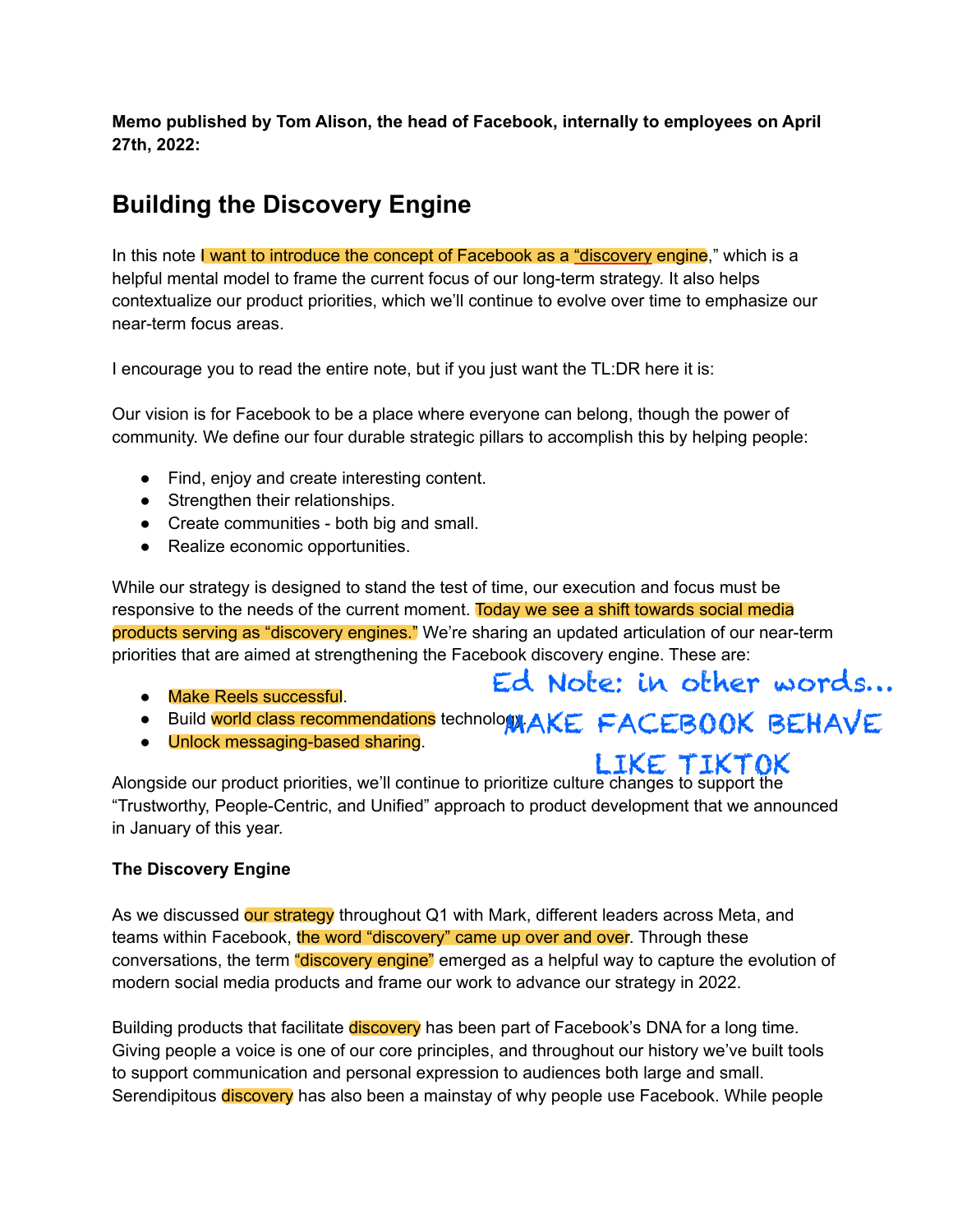frequently open our app to connect with friends, family and communities, they also often open our app without an explicit intention. This use case and the motivation behind it was eloquently captured in our 2018/2019 research around "socially powered possibility." WTF!

Historically, Facebook has taken an entity-centric approach to discovery. We help you connect with the friends, groups, and pages you care about most. Then updates from those connections are ranked in Feed. Unconnected content in Feed was surfaced via reshares from the friends, groups, and pages you follow, but **unconnected recommendations weren't historically a core** part of the Feed experience. However we did invest heavily in unconnected content discovery on adjacent surfaces, i.e. through search queries or recommendations-first products like Watch, News, and Marketplace.

Today this is changing. Social media products - including our own - are delivering value by investing more in discovery engines that help people find and enjoy interesting content regardless of whether it was produced by someone you're connected to or not. We see this both in research as well as in the growth of products like Reels, Watch, and In-Feed Recommendations (IFR).

As we lean into public content and recommendations and evolve our **discovery** engine, a natural question to ask is whether this will dilute our focus on connecting people. Facebook is - and will continue to be - a product known for creating and strengthening connections. We state this directly in our strategy through our intention to help people strengthen relationships, as well as create communities - both big and small. If executed well, investing in our **discovery** engine will enhance people's ability to connect with friends, pages, and communities, and facilitate new connections. Shared interests and identity are often the foundation for friendship and community, and sharing and discussing interesting content you discover on Facebook with your friends and communities can strengthen those bonds - this has come up again and again in our research on the "community journey" toward belonging. That's why our job doesn't stop at helping people create or find great content - it requires us to continue building products that allow people to share with one another and deepen friendships and community connections throughout their journey on Facebook.

#### **How this translates into priorities**

Much of our work across the organization is already aimed at improving our **discovery** engine. But there are a smaller set of initiatives that represent big investment areas in 2022 to accelerate progress. These are outlined below, and will be how we communicate our priorities going forward:

1. **Make Reels successful.** It's critical to ensure people have great ways to create content and express themselves. Today's genre of public short-form video opens up new ways for people to create and discover content. While Facebook's discovery engine is designed to support many different formats (text, photos, video, and eventually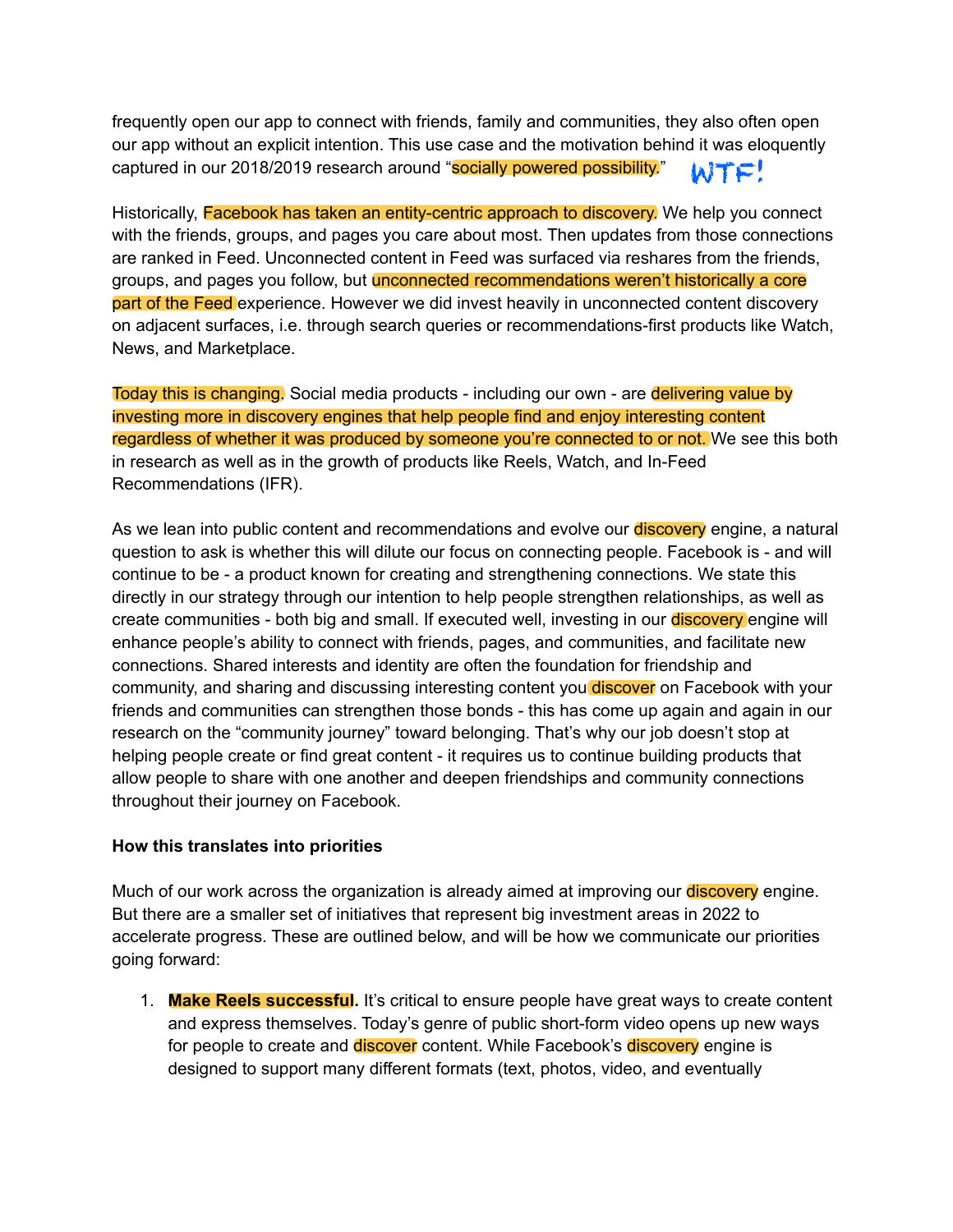Metaverse experiences), our biggest gap today is around short-form video and that's why we're focused on integrating Reels in Home, Watch, IFR, and Groups. 2. **Build world-class recommendations technology.** While we frequently talk about products people can see and use, the quality or what's under the nood powering these experiences is more important than ever. Building a world-class recommendations system that is responsive to your interests, can identify trending content and original creators, and makes responsible recommendations while evaluating billions of pieces of content produced across Meta is an incredibly challenging technical problem. Then different problem than ranking the top content from the people, groups, or businesses you're connected to and requires state-of-the-art technical innovation to succeed. We're investing heavily in our Modern Recommendation Systems initiative with partners across the company to accelerate our work here. the AI to **Unlock messaging-based sharing**. Messaging apps have become an important venue for people to share and have conversations with smaller groups of friends and sub-communities. We're also seeing shifts away from resharing content broadly via Feed and towards resharing content to smaller audiences in messaging apps. Given how much sharing and social interactions take place on messaging apps, it's important that we integrate messaging experiences more fundamentally into how we enable people to connect and share on Facebook. To that end, we're partnering with the Messenger team to enable an integrated inbox for more people on Facebook, revamping our sharing flows to enable better sharing to messaging apps across the board, and building community messaging experiences across Facebook and Messenger. i.e. let's take the data we've got and rewrite be like TikTok

> While the efforts above are called out as priorities, it does not mean that other work across the organization isn't important. Advancing all pillars of our strategy, ensuring Facebook is safe and enjoyable, supporting our revenue and engagement goals, and contributing to the broader set of Meta-level priorities require a strong portfolio of work across our organization. The reason the priorities above are highlighted is that these efforts represent the near-term, high-lift investments that we must accelerate to unlock foundational changes to how people will use Facebook over the next few years. They also represent some of the biggest - but also most challenging opportunities for us to succeed with Young Adults. As top product priorities, we'll communicate regularly about these and ensure that these areas and their dependencies receive the level of focus and investment required to succeed.

Lastly, I want to emphasize that in January we shared an aspiration to approach building products that are "Trustworthy," "People-Centric," and "Unified." Rather than call these out as a discrete product priority, I want to emphasize that these are values we want to infuse into everything we build as part of the cultural change we're making throughout the organization. I'll continue to advocate for and highlight progress here across all of our teams.

Below are answers to a few common questions that I've been asked in recent Facebook Q&As and other forums.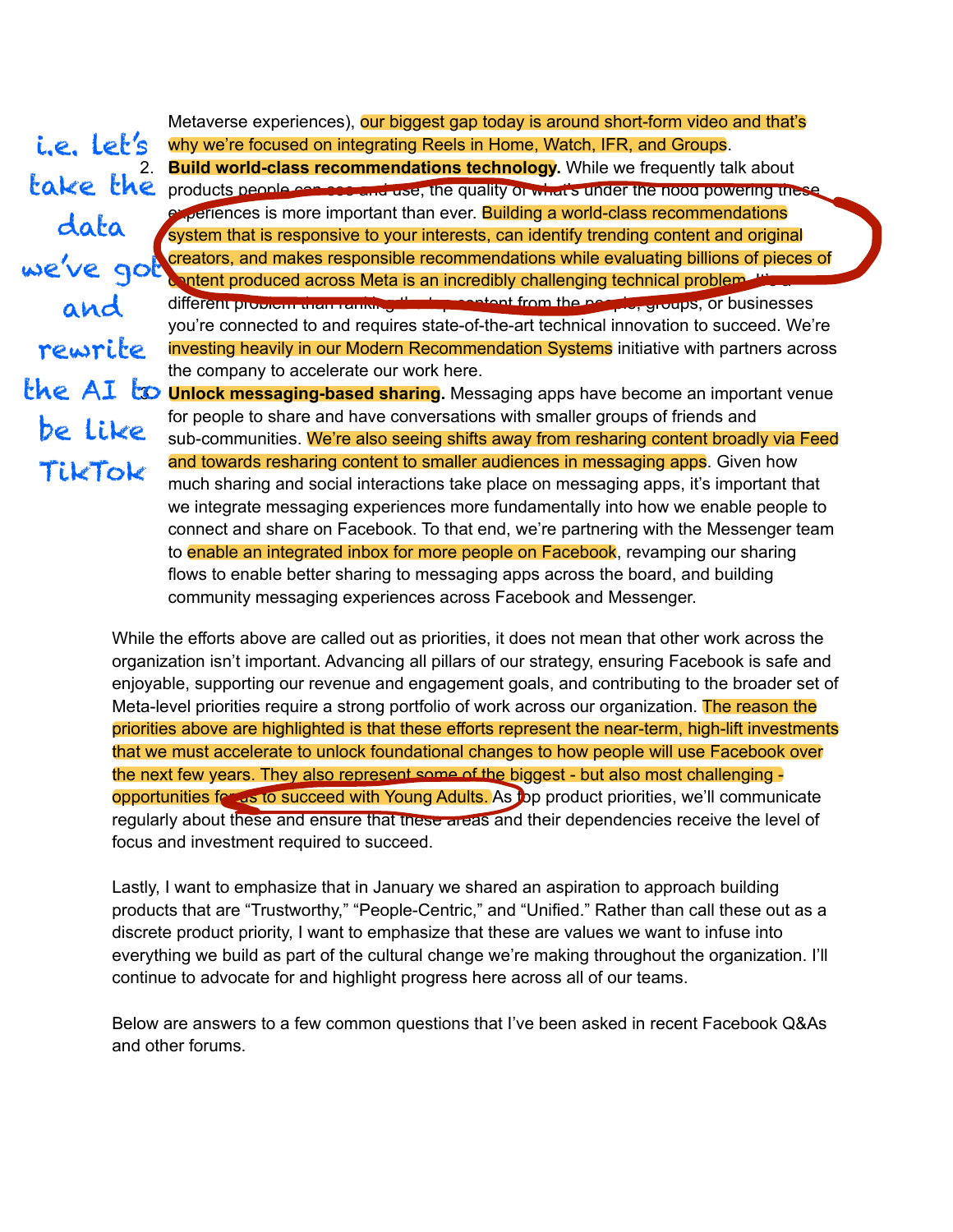## **FAQs**

#### *Q: How is this different from our previous product priorities?*

#### A:

Our previous priorities:

- Mix-shifting from long-from to short-form video.
- Strengthening product market fit for Creators.
- Bridging large and small communities.
- Reducing negative experiences.

Our updated priorities:

- Make Reels successful.
- Build world-class recommendations technology.
- Unlock messaging-based sharing.

#### Changes:

- We've simplified #1 to "Make Reels successful."
- Our work to support and cultivate a healthy creator ecosystem and incentive original content continues to be important. It's embedded in our work to make Reels successful across IG and Facebook, and more broadly in cultivating content and community across formats. But the quality and caliber of our recommendations technology will be a limiting factor in how successful we are, so the updated priorities emphasize our need to invest and focus there.
- "Bridging large and small communities" has been modified to "Unlock message-based sharing." There are several important projects to bridge large and small communities, but the updated priority is designed to emphasize the importance of sharing and recognize the opportunity to message more specifically.
- "Reducing negative experiences" has been removed as a product priority since it's more aptly tied to the product culture we are trying to build throughout our approach of being "Trustworthy," "People-Centric," and "Unified." Our focus is doing this holistically across all of our products as a permanent part of our culture as opposed to a short-term priority.

#### *Q: Can we expect to see these product properties shift again?*

A: The purpose of communicating priorities is to ensure our team has context and clarity on our near-term investments and focus areas, and so we can line up more energy and resources to make progress. We'll update them as these areas mature and make progress, and as we learn and evolve our understanding of the biggest opportunities to fulfill our long-term strategy.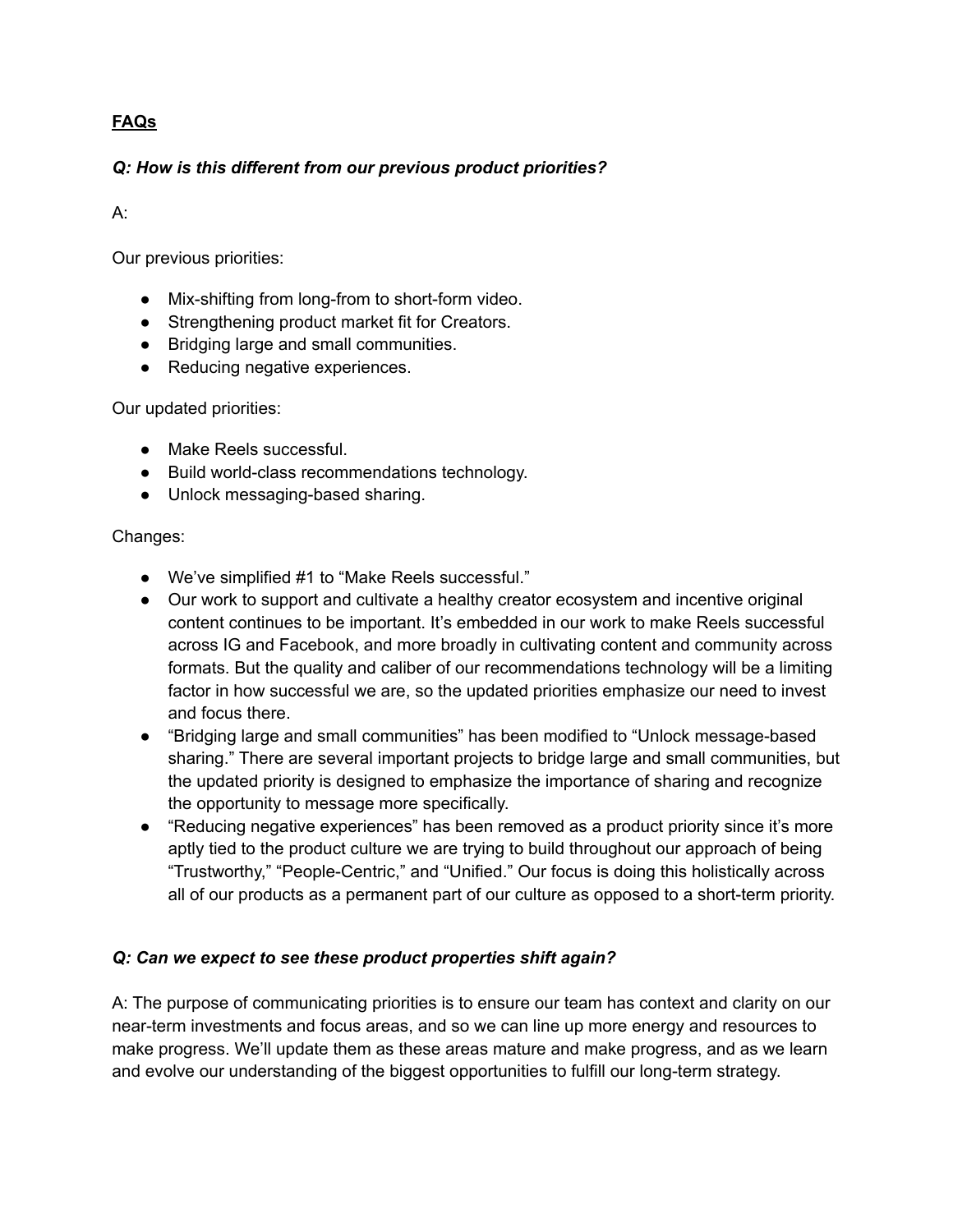#### *Q: What tradeoffs are we making to ensure we are successful in achieving these product priorities?*

A: In general, we try to create additional flexibility to slow down other projects and/or reduce other goals to help acerbate staffing, capacity, budget or iteration speed for our priorities. It's important to note that our ability to do this increases as a function of how effectively our broader portfolio of efforts contributes to a healthy app. So even if a team is not part of the subset of investment priorities, focusing on outcomes that contribute to growth, engagement, monetization, safety, and privacy at the app level gives us more flexibility to make trade-offs to advance our near-term priorities.

## *Q: What about friend sharing? Is it still important?*

A: Friend and community sharing is important. We're well known as a place to share with your friends and communities and are continuing to invest there. Stories is seeing strong organic growth and we're investing more into making that product better, including integrating Stories into Feed (for better discoverability) and improving Stories cross-posting from IG and WA into Facebook. We believe investments like these, plus better ways to share with your friends and communities on Facebook and in messaging apps, will strengthen the sharing use case.

## *Q: What about communities? Isn't that one of our key differentiators?*

A: Yes - one of our strategic themes is to help people "create communities - both big and small." Content surfaced in groups is an important feature of the **Discovery Engine**, and we're invested a lot over the last years in tools to make Public Communities easier to manage and discover. Reels will be used in groups as a highly visual way to share and discuss interests, and our bets around Community Messaging and lightweight groups will give people more options to connect with smaller groups of people to discuss, discover, and share.

#### *Q: What about other forms of video? Do we only care about short-form?*

A: Our priority is short-form because we still have a lot of work to do there to even hit table-stakes on product quality and integration. But we believe our support of multiple video formats is a differentiator for both consumers and creators. Formats like Live support original, participatory content from creators and longer-form, video-on-demand (VOD) has good product-market fit and offers additional ways for creators to engage their audience and earn money.

#### *Q: What about commerce? How does it fit in?*

A: Helping people "realize economic opportunities" is our fourth strategic theme. Commerce remains a long-term Meta and Facebook priority that serves a clear need for the businesses and people that use Facebook. It's also strategic for Meta as more on-site commerce experiences help us mitigate the ads signal loss due. Lastly, it's one of our major products that